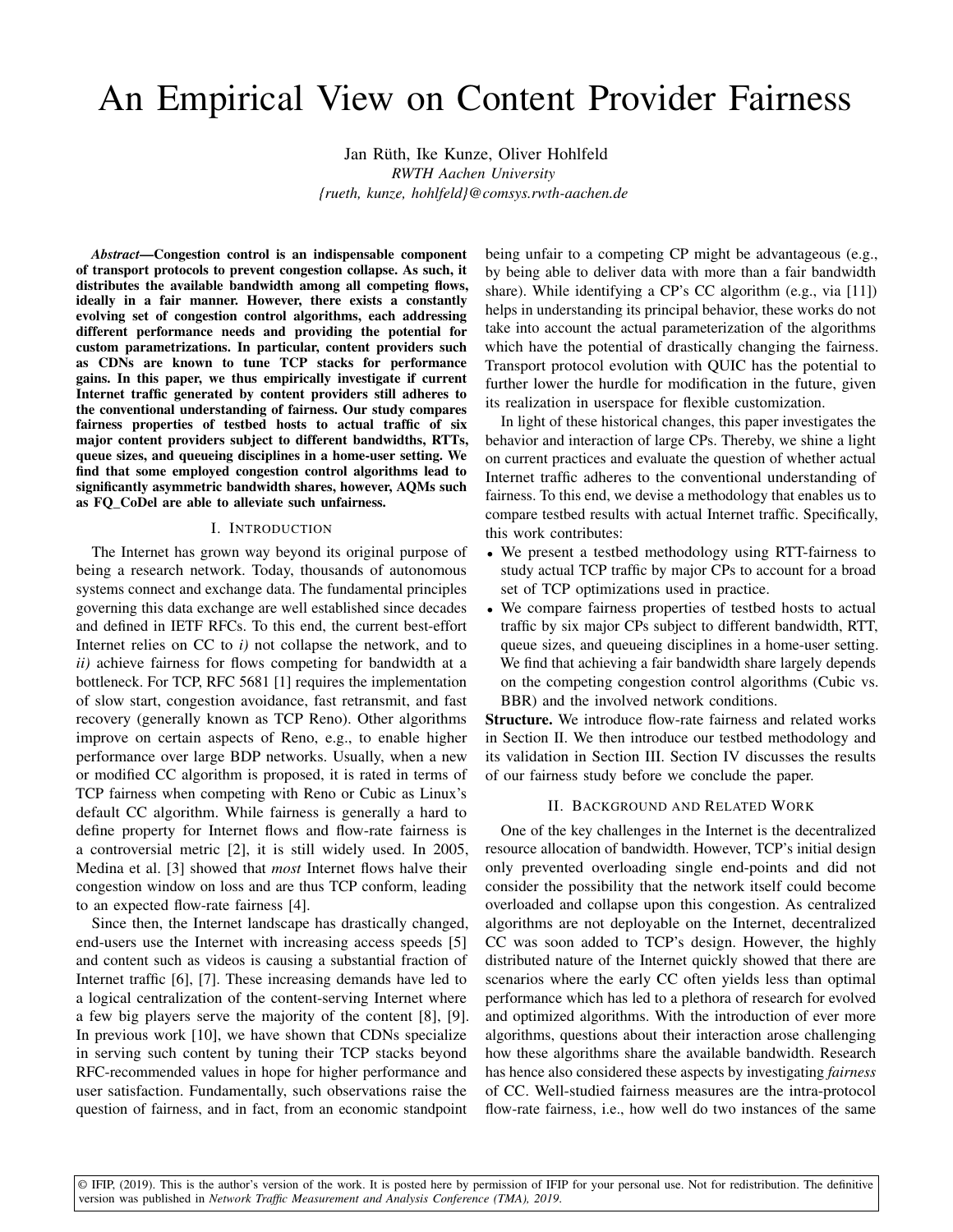algorithm share the available bandwidth, the RTT-fairness, i.e., what happens if the flows have different RTTs, and the inter-protocol fairness, where two instances of two different algorithms are investigated.

Intra-Protocol and RTT-Fairness. For Cubic, research has commonly found decent intra-protocol fairness and an inverseproportional RTT-fairness, meaning that instances with smaller RTTs get a larger share of the overall bandwidth. These findings have been confirmed for a large set of different network characteristics, ranging from small (10 Mbps, e.g., [12]) to large bottleneck bandwidths (10 Gbps, e.g., [13]) or short (16 ms, e.g., [14], [15]) to long (324 ms, e.g., [14], [15]) RTTs.

For BBR, less research exists and the available studies partly disagree on the properties of BBR. This is especially true for intra-protocol fairness, as Cardwell et al. [16] claim a high degree of fairness across the board, while Hock et al. [17] identify scenarios where the fairness is significantly impaired. Regarding RTT-fairness, it is commonly found that BBR has a proportional RTT-fairness property, i.e., a flow with a larger RTT gets a larger share of the available bandwidth [16], [18], [19]. Hock et al. [17] generally confirm the findings but by investigating two different bottleneck queue sizes, they find that in scenarios with a smaller queue size  $(0.8 \times$  bandwidth delay product (BDP)) flows with a smaller RTT have a slight advantage, while in large buffer scenarios  $(8 \times BDP)$  the inverse is true and flows with larger RTTs have a significant advantage. Inter-Protocol Fairness. While the intra-protocol and RTTfairness of CC is important for a large scale-out of the algorithms, the inter-protocol fairness property shines a light on the coexisting use of different CC algorithms in the Internet. Unfortunately, several groups of researchers have found that BBR and Cubic do not cooperate well, as Cubic flows dominate BBR flows in scenarios with larger buffers (generally above  $1 \times BDP$ ) while the opposite is true for small buffer scenarios [16], [17], [19].

While many studies investigate how certain algorithms affect each other, there is missing up to date research on which are actually used in the Internet. Moreover, many studies neglect the parameterization and tuning potential of these algorithms that are used in practice. To address this, this study explores if actual Internet traffic of large content providers—which carry the bulk of today's Internet traffic—still adheres to the conventional understanding of TCP fairness.

### III. METHODOLOGY

CC research traditionally involves *simulation* or *testbed* studies, which give researchers *complete control* over the investigated scenarios. While this is desirable for controlled experiments, the involved abstractions and assumptions do not allow to completely cover real-world settings. For example, the employed algorithms and their parameterization in realworld systems are typically unknown. To study CC fairness in practice, we, therefore, contact real-world Internet systems with a testbed setup. This enables us to still control *some* parameters (e.g., bottleneck bandwidth and delay) while studying the CC algorithms as run by real systems. This way we can study



Fig. 1: Testbed topology with testbed and online components. Scenario (a) (testbed-only), Scenario (b) (testbed & Internet), Scenario  $\odot$  (Internet-only).

if Internet traffic by CPs still adheres to the conventional understanding of TCP flow-rate fairness.

## *A. Home User (Residential Access) Scenarios*

The fundamental design choice of our study is to investigate fairness from the perspective of an end-user accessing the Internet through a home router. Even though peering links have been identified as possible points of congestion [20], it is still widely believed that access links form the bottlenecks and thus congestion happens at the network edges, more specifically at the end-user's access link [21]. We model this scenario in the form of a simple dumbbell topology that is the foundation of our testbed which we illustrate in Figure 1. The user represented by the client—is connected to the testbed network via a dedicated machine serving as a configurable bottleneck (via Linux's traffic control (TC) subsystem). In general, the client can request traffic from all kinds of sources, from within the testbed and from Internet sources. For our study, we focus on three distinct scenarios.

In Scenario (a) (testbed only), we investigate the out-of-box performance of CC by simultaneously requesting traffic from two testbed machines. This, above all, establishes a baseline and identifies potential influencing factors on the overall interaction of CC. Building upon this baseline, Scenario (b) (testbed  $\&$ Internet) then replaces one of the two testbed flows with a flow originating from the Internet. Thus, we compare how the Internet flows interact with the out-of-box CC algorithms. Finally, Scenario  $\odot$  (Internet-only) considers the case where both flows originate from the Internet to investigate how and whether their interactions differ from the previous scenarios.

The common goal of all three scenarios is to judge the bandwidth sharing behavior of different CC algorithms in different network settings for which we consider four network characteristics. The bottleneck *bandwidth* and the overall *RTT* hereby give hard upper bounds (in terms of available data rate) and lower bounds (in terms of responsiveness) on the overall performance, while the bottleneck queue, characterized by its *queue size* and *queuing discipline*, introduces jitter, and loss.

#### *B. Testbed Setup*

The core of our testbed consists of one machine that represents the end-user and hence serves as the client throughout the scenarios and another machine which represents the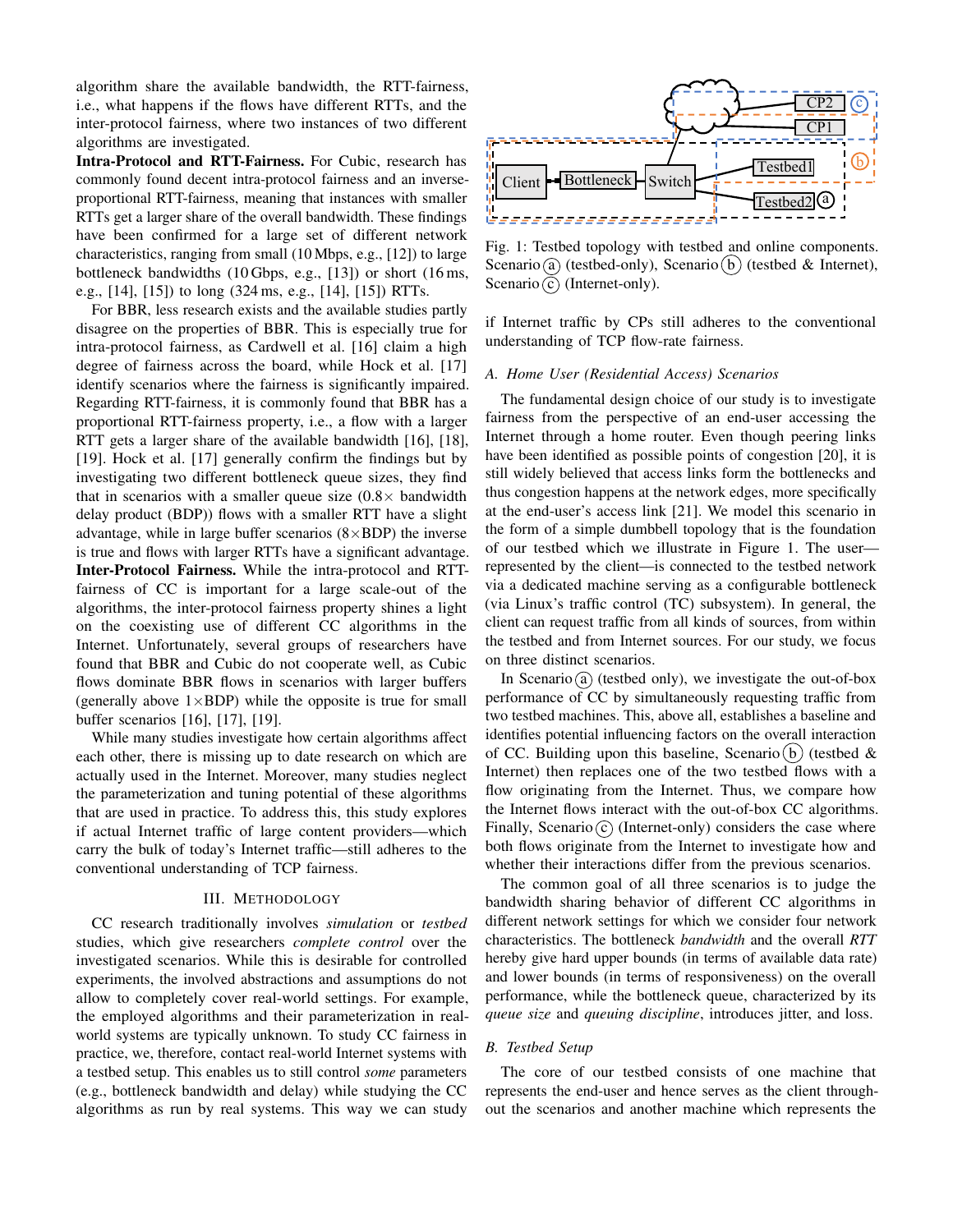user's access link and hence the bottleneck of the overall connections. The latter is then used to model all connectionspecific properties like delay or bandwidth. For the scenarios where we create flows from within our network, we deploy one machine for each flow that is involved and configure serverside parameters like the deployed CC algorithm on them. All machines within the testbed use a Linux 4.13 kernel and they are interconnected via Gigabit Ethernet to ensure that the physical links never become a bottleneck.

Limiting Bandwidth. Most configurations, like rate-limiting, are done on the bottleneck's egress queues. Here, we configure the bandwidth and queue size using a token bucket filter with a burst size of a single frame while using different queue management techniques. Even though Internet access links are often asymmetrical, we disregard this fact as we are not interested in investigating reverse-path congestion and use the same bandwidth in both directions.

Ensuring RTT-Fairness. To reason about the main question of this work, i.e., about the bandwidth sharing properties of Internet flows, we employ the RTT-fairness property which states that two flows should share the bandwidth equally if they have the same RTT. This, in turn, means that we only consider those cases where the different flows have the same RTT and we consequently use fairness synonymously for RTT-fairness.

To add delay to our testbed, we use TC to perform ingress packet processing at our bottleneck. There, we redirect traffic to an intermediate queue disc enabling us to use NetEm to add a delay before we release the packet for forwarding to the actual egress queue. We do not configure any artificial jitter using NetEm as this causes packet reordering; the additional delay and jitter are thus only caused by the egress queue. To have symmetric delays, we add half of the configured delay to each ingress of the bottleneck. While care needs to be taken in sizing the NetEm queue to not cause artificial packet loss, this approach has the advantage that the end-host stacks are not involved in the delay which is known to badly interfere with CC when Linux detects queuing pressure (TCP small queues) [22]. Further, in Scenarios (b) and  $\hat{c}$  we even have no control over all end-hosts. To ensure that we can investigate RTT-fairness, we set different delays for each flow to harmonize their RTTs. To this end, we measure the *minimum* RTT through our testbed (using TCP pings) when not using any artificial delays for each flow. We then use each flow's min RTT to configure delays such that all flows experience the same artificial min RTT.

Limitations. Our testbed has several limitations that need consideration. We must ensure that our traffic shaper is the actual bottleneck of the path from the CP to our client. Since we do not have full control over all involved entities, we can only configure bandwidths that are sane given our interconnection. Our testbed uses Gigabit Ethernet, our Institute is then connected via 10 Gbps to our University's backbone, which in turn connects to the German research network (DFN) via 40 Gbps which then peers at DE-CIX with all CPs investigated in this study. Thus, shaping traffic for typical enduser access links should render the bottleneck to our traffic shaper. Further, we need to artificially bump up the RTTs at

| Setting                                                 | Parameter Space                                                                                             |
|---------------------------------------------------------|-------------------------------------------------------------------------------------------------------------|
| Bandwidth<br>RTT<br>Buffer sizes<br>Queueing discipline | $50$ Mbps, $10$ Mbps<br>$50$ ms, $100$ ms<br>$0.5 \times$ BDP, $2 \times$ BDP<br>drop-tail, CoDel, FQ_CoDel |

TABLE I: Study parameter space

least to the largest minimum RTT measured. For us, the CPs typically show RTTs around 5 ms to 10 ms which enables us to investigate a large range of RTTs.

Additionally, to ensure repeatability and independence, we take several precautions to avoid undesired side-effects. First, to investigate the interaction of CC, we must be actually limited by the congestion window which is why we advertise an initial flow-control receive window of 200 segments. In the same way, we ensure that send and receive buffers are large enough to fully utilize the available bandwidth and do not introduce an undesired new bottleneck. Finally, we clear all TCP caches after each measurement to ensure that cached metrics such as ssthresh do not affect future measurements (testbed only).

#### *C. Parameter Space*

Selecting reasonable parameters for our testbed is challenging. We must adhere to the testbed's limitations while seeking to replicate a reasonable end-user environment. Table I summarizes the parameter space which we discuss next.

Bandwidth. To ensure that the bottleneck link is within our testbed, we have to set the bottleneck link bandwidth accordingly. To identify the bandwidth provided by the individual CPs, we performed a larger number of bandwidth tests to determine which data rates are reliably offered by the different CPs. We have found the lowest data rates to be around 60 Mbps. Adding a safety margin, we choose 50 Mbps as our upper data rate limit which according to Akamai [5] is representative for mid-sized access links. Further, we choose 10Mbps as a lower bound to represent a low-end connection.

RTTs. We choose 50 ms as the lower bound for the minimum RTT and 100 ms as a representative for higher latencies, even though we expect typical CPs to usually have much lower RTTs to their customers. However, these increased RTTs make it possible to reduce the relative error when we pad up the RTTs to ensure RTT-fairness between connections.

Buffer Sizes. For the bottleneck buffer, we experiment with different queue sizes since we know of no study that investigates typical last-mile buffer sizes. While the potential for overly large buffers (bufferbloat) is known [23], less than 1% of the end-user flows were observed to experience RTT variations larger than 1 sec by a major CDN [24]. Therefore, we choose one overly large buffer in the order of  $2\times BDP$ and, inspired by research advocating new buffer sizing rules  $(\sqrt{num\_flows}$  [25] and  $log win\_size$  [26]), one smaller buffer size of  $0.5 \times BDP$  which, for our investigated bandwidths and delays, yields queue sizes between both proposed sizing rules.

AQM. In addition to these parameters, we also change the queuing discipline between a regular drop-tail queue and (FQ-) CoDEL [27] to investigate the impact of AQM on fairness.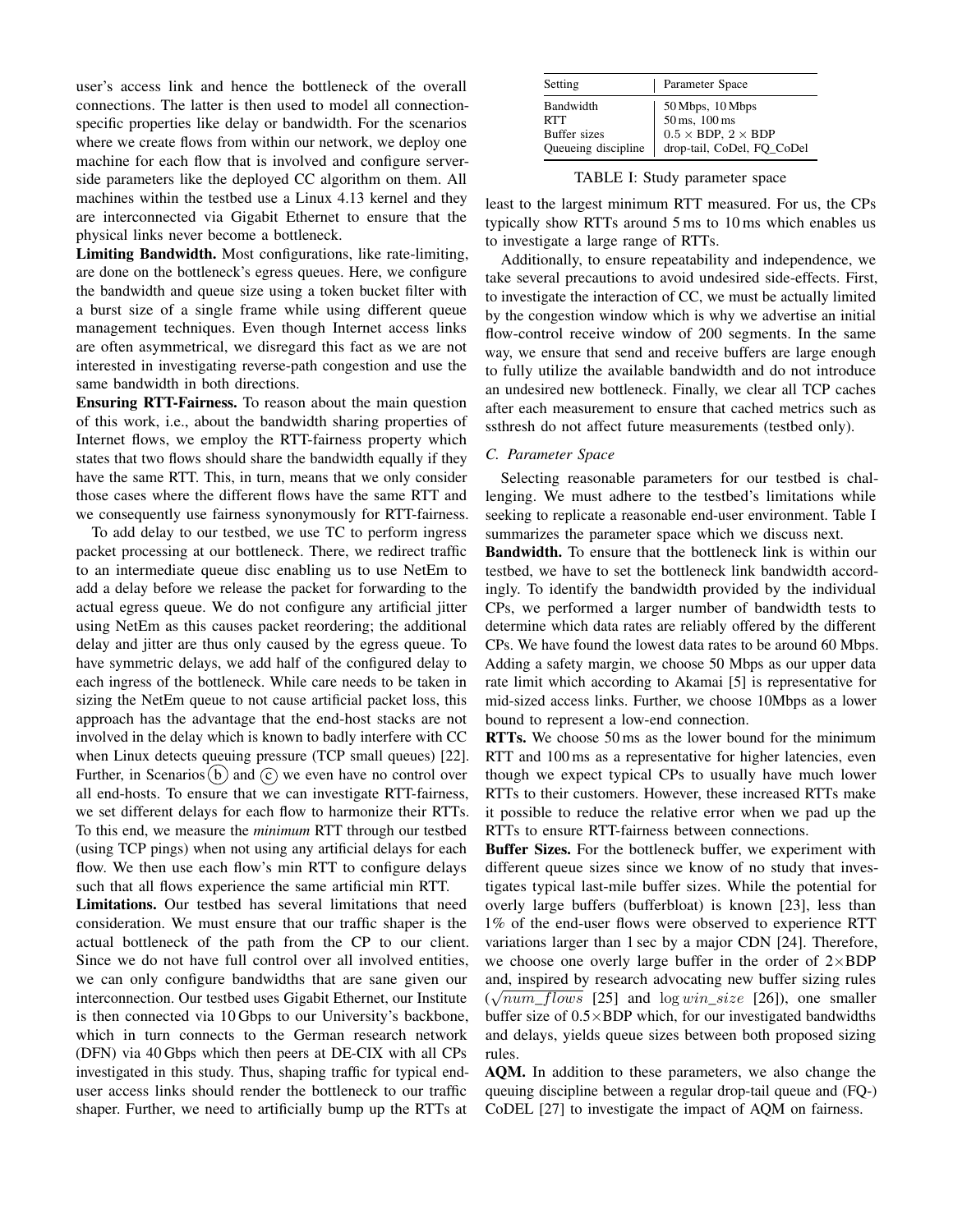## *D. Fairness Metric*

We rate the fairness by capturing the traffic that the client receives for each flow. To this end, the client requests a first flow from one machine and after 5 s a second flow from another machine. Both flows then continue to transmit data for another 40 s before shutting down. Of the overall 45 s, we investigate 35 s starting 5 s after the second flow starts its transmission. While this methodology is above all intended to focus on the long term fairness between the two flows, we also examine whether it is important which flow is started first by including experiments with a flipped starting order. We repeat each measurement 30 times to investigate the stability of our results.

To rate the fairness between both flows, we look at the ratio of transmitted bytes (over the same timespan of the shorter flow) and define our fairness measure as:

$$
fness(a, b) = \begin{cases} 1 - \frac{bytes(a)}{bytes(b)} & \text{if bytes(b)} \ge bytes(a) \\ -1 + \frac{bytes(b)}{bytes(a)} & \text{if bytes(a)} > bytes(b) \end{cases}
$$

Intuitively, *fness*(A,B) maps the fairness behavior of the two flows into the range of [-1, 1] with zero indicating absolute fairness, -1 that Flow A absolutely dominates Flow B and a value of 1 the opposite. In between, the measure depicts the ratio of bytes actually transmitted, e.g., 0.5 indicates that Flow B transmitted twice the bytes compared to Flow A.

### *E. Testbed Validation*

To investigate if our testbed produces meaningful results, we seek to confirm known findings about the behavior of CC with our testbed. Due to the fact that related work considers a wide range of parameter settings and different variations of dumbbell topologies, we do not aim to exactly replicate specific results of related work, but rather general findings that are similar throughout all related work. For this, we focus on Scenario  $\alpha$ (testbed-only) and test whether the performance of out-of-box CC algorithms in our pure-testbed scenario is similar to the findings of related work as presented in Section II, especially regarding inter- and intra-protocol fairness.

Figure 2 visualizes this measure for a configuration with 10 Mbps and a min RTT of 50 ms for BBR, Cubic, and a Cubic when activating pacing. We show a scatterplot of all our measured values together with a kernel density estimate to better visualize the location of the majority of our measured data. For each combination of algorithms, we plot the results when flow A starts first (yellow) side by side with the switched setting when flow B starts first (violet). For the tests where a CC algorithm performs against itself, switching which flow starts first only mirrors the data at the 0-axis.

Our results show expected values as all algorithms generally show a large degree of fairness to themselves (intra-protocol fairness) with BBR showing a bit of a larger variance compared to the others. When comparing the *inter*-protocol fairness, we observe that BBR clearly monopolizes the bandwidth regardless of which flow starts first. This confirms related work on BBR in low-buffer scenarios [16], [17], [19]. An additional finding



Fig. 2: Results from Scenario (a) for 10 Mbps, 50 ms and a buffer of 0.5×BDP for different CC algorithm combinations.

is that pacing seems to decrease fairness when competing with both paced and non-paced Cubic flows.

While these experiments validate that our testbed yields meaningful results confirming known findings, we now investigate Scenario (b) and Scenario  $\odot$  to study how CPs, and thus possibly non-standard algorithms from the Internet, perform against our known CC algorithms and against each other.

## IV. CONGESTION CONTROL IN THE WILD

We base our evaluation of TCP fairness on actual Internet traffic by six major CPs (Akamai, Amazon, Cloudflare, Edgecast, Fastly, and Google) in two settings: *i)* lab vs. CP and *ii)* CP vs. CP in February 2019. Studying actual Internet traffic is motivated by the observation that CC research often neglects the complex parameterization possibilities. For example in a previous study [10], we found that CDNs use different initial window configurations and some utilize pacing. To this end, we suspect that not only the initial windows might be different, thus choose two URLs for Akamai (named AkamaiA (then using IW32) and AkamaiE (then using IW16)) mapping to these different settings. Furthermore, Cloudflare and Google have both publicly announced to utilize BBR. Thus, we opt to observe the performance of actual Internet traffic originating from these six different CPs when competing against our testbed flows in Scenario (b) and against themselves in Scenario  $\overline{c}$ .

We obtain URLs generating large responses (the smallest being 25 MB) served by each CP by analyzing the HTTPArchive. Since the responses can still be too small to cover our 45 s measurement period, we make use of HTTP/2 multiplexing, i.e., we request the same resource multiple times (in parallel) over the same connection enabling us to prolong the transmission by a multiple of the original file size. This functionality is already provided by the h2load tool in nghttp $2<sup>1</sup>$ .

# *A. Lab Traffic vs. Content Provider Traffic*

We start by investigating Scenario  $(b)$  where traffic from our testbed machines, i.e., BBR and Cubic flows, competes with Internet traffic and hence the algorithms employed by our CPs. Cubic Small Buffer. Figure 3 shows the results for 10 Mbps and a min RTT of 50 ms when using a Cubic flow. We again use our fairness measure to plot the measurement results; here,

<sup>1</sup>https://github.com/nghttp2/nghttp2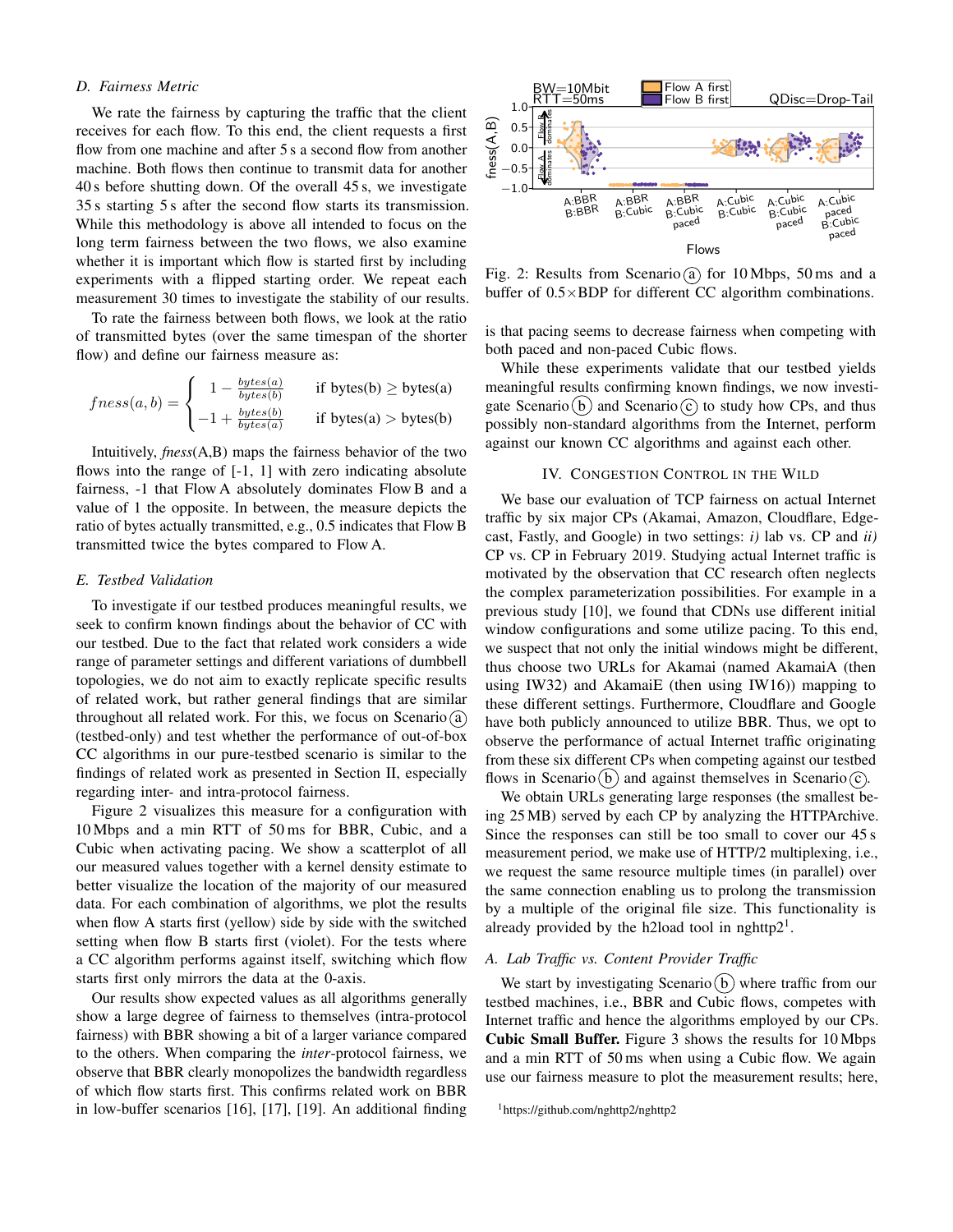

Fig. 3: A Cubic flow originating from our testbed competes with the content providers for traffic using a small buffer (top) and a large buffer (bottom).

results < 0 indicate a dominance for our testbed flow while results  $> 0$  favor the CP. As observed in the top plot for measurements with a small buffer of 0.5×BDP, Cloudflare and Google clearly dominate the traffic in all instances giving little bandwidth to our Cubic flow (unfair setting). Apart from these two, Amazon and Edgecast struggle against our Cubic flow even when their flow starts first (unfairness by our testbed flow). In contrast, Fastly—at least when having a headstart is able to achieve rough fairness. The two Akamai flows offer a different behavior with AkamaiE showing the highest degree of fairness while AkamaiA is similar to Cloudflare and Google in that it completely dominates our testbed Cubic flow. This observed difference in behavior of the two Akamai flows supports our initial guess that Akamai uses different configuration parameters.

Cubic Large Buffer. When looking at the large buffer setting in the plot below we observe a different picture. Now, the Cloudflare and Google flows do not dominate anymore, the fairness heavily depends on which flow was initiated first. Similarly for Amazon, Edgecast, and Fastly, when the testbed initiates the first flow, they struggle to gain enough bandwidth. In contrast, when the CP initiates the first flow, a generally fairer distribution is achieved. For Amazon and Fastly, we observe a bi-modal distribution of the traffic shares, one that more closely matches the testbed-first case and another that tends to favor the CP. What is very interesting to see is that both Akamai flows are completely dominated by the testbed Cubic flow, no matter which flow is started first.

**BBR Small Buffer.** Things start to significantly differ when we configure our testbed flow to utilize BBR as shown in Figure 4. As can be seen in the upper plot, showing the fairness under a small buffer setting, the testbed BBR flow dominates the flows of Amazon, Edgecast, and Fastly. The same is true for AkamaiE while AkamaiA shows an interesting behavior, as part of the experimental iterations also show the clear dominance



Fig. 4: A BBR flow originating from our testbed competes with the content providers for traffic using a small buffer (top) and a large buffer (bottom).

|            |    |     |    | QSize Retrans QSize Retrans QSize Retrans Qsize Retrans |    |    |    | BBR@2BDP   BBR@.5BDP   Cubic@2BDP   Cubic@.5BDP |
|------------|----|-----|----|---------------------------------------------------------|----|----|----|-------------------------------------------------|
| AkamaiA    | 43 | 175 | 14 | 1244                                                    | 60 | 22 | 16 | 80                                              |
| AkamaiE    | 42 | 210 | 13 | 967                                                     | 59 | 24 | 12 | 70                                              |
| Amazon     | 53 | 468 | 12 | 836                                                     | 66 | 30 | 12 | 31                                              |
| Cloudflare | 40 | 22  | 13 | 1319                                                    | 57 | 40 | 12 | 166                                             |
| Edgecast   | 53 | 377 | 12 | 810                                                     | 64 | 33 | 12 | 41                                              |
| Fastly     | 53 | 442 | 11 | 741                                                     | 65 | 31 | 12 | 41                                              |
| Google     | 40 | 215 | 15 | 760                                                     | 55 | 50 | 14 | 184                                             |

TABLE II: Average queue size (QSize) and retransmissions (Retrans) of the testbed originating flows for the 10 Mbps, 50 ms scenario with the testbed flow starting first.

of the testbed flow while about half of the iterations either show a very fair result (when the testbed is started first) or a dominance of the Akamai flow (when Akamai is started first). The observed characteristics hereby seem to be stable in that the behavior seems to switch between two distinct states. Cloudflare shows a wide range of observed fairness ratios from dominating the testbed flow to the opposite. For Google, however, our testbed flow always clearly loses to the CP.

BBR Large Buffer. In the large buffer scenario, the flows of most CPs show very similar behavior in that the testbed flow dominates the competition. The effect is hereby most visible when the testbed flow starts first while it is slightly ameliorated when the CP is the first flow. The degree of unfairness is hereby similar in most cases with Cloudflare being the only real exception as it achieves a balanced fairness level when the CP flow is started first.

Retransmissions. In addition to only looking at the resulting fairness, we also consider key characteristics of the bottleneck buffer and the participating end-hosts. In this case, we observe the queue size of the bottleneck buffer, which we measure using a simple eBPF program on the bottleneck machine, and the amount of retransmissions of the testbed flow, which we also measure using an eBPF program on the corresponding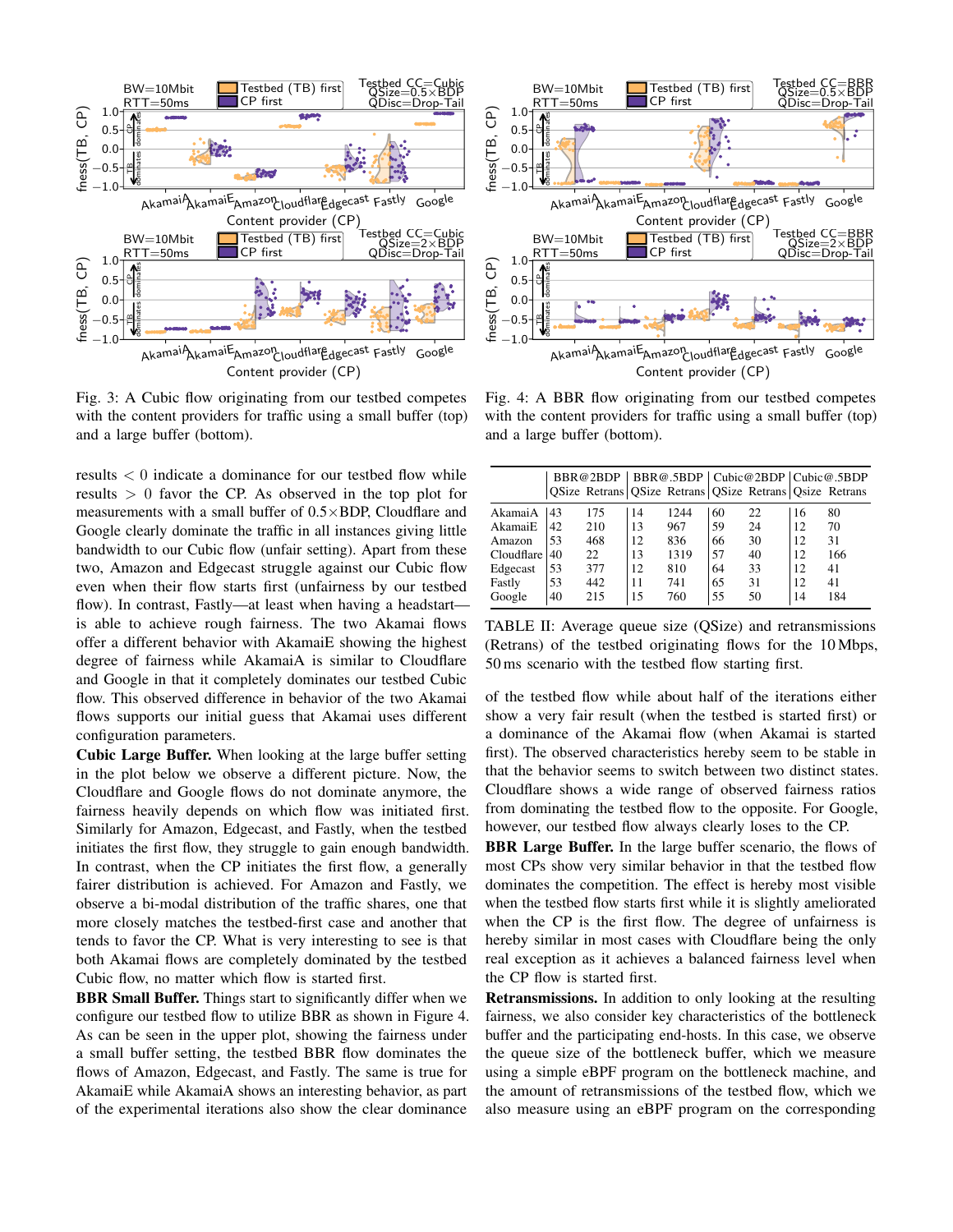

Fig. 5: AkamaiE, Amazon, and Cloudflare competing against the other content providers in the 10 Mbps, 50 ms setting. Amazon performs similar to Edgecast and Fastly, Cloudflare is similar to Google. Top row shows 0.5×BDP, bottom row 2×BDP.

testbed machine, i.e., *Testbed1* in Figure 1. We present these characteristics in Table II. What can be seen is that for a testbed Cubic flow, Cloudflare and Google cause significantly higher retransmission counts than the other CPs. What is very interesting is that Cloudflare induces very few retransmissions for the BBR testbed flow in the large buffer scenario but the most retransmissions in the small buffer scenario.

Higher RTT and Higher Bandwidth. When we investigate our other settings with larger RTTs we observe no qualitative difference in fairness for all but AkamaiA. AkamaiA's bimodal fairness distribution in the 50% BDP setting shifts towards the testbed dominating all measurements. When increasing the bandwidth, testbed BBR flows still dominate but the fairness focusses for Cloudflare and Google, especially for smaller buffer sizes; the larger buffer generally leads to a larger distribution of the fairness. Especially, Amazon, Edgecast, and Fastly can claim slightly more bandwidth on average. Looking at changes for testbed Cubic flows, we observe no significant difference when competing against Cloudflare and Google. For the others, we observe a slight trend towards more bandwidth for the CPs. Again, AkamaiA stands out in the small queue setting and behaves like AkamaiE when increasing the bandwidth. We validated AkamaiA's behavior over several days (repeating the same 30 measurements for the different settings) and were able to consistently observe the same changes.

Takeaway. *As indicated by our results, fairness largely depends on the available buffer size. Generally, it seems that the CC algorithms employed by the CPs are achieving better fairness with off-the-shelf algorithms when more buffer size is available. However, large buffers can cause jitter and generally inflate the latency. Yet in small buffer settings, BBR currently claims nearly all bandwidth and shows a large variability in fairness and performance when competing with other BBR flows causing unpredictable performance.*

While it might seem advantageous at first glance that algorithms like BBR claim more bandwidth, it could actually be bad for CPs. In the web, CPs often compete with 3rd party resources loaded on the same website. When the CP claims all bandwidth, it may negatively affect the web page loading behavior since they could cause reduced performance for the competing flows of the other resources. Thus, CPs should interact fair with their competitors which is the focus of the next part of our study, i.e., how two CP flows interact.

#### *B. Content Provider vs. Content Provider*

For investigating the interaction between the different CPs, we now deploy Scenario  $\odot$  where both flows are requested from the CPs. The rest of the testbed configurations remain unchanged. Figure 5 shows the results for AkamaiE, Amazon, and Cloudflare flows competing against the other CPs in a scenario with 10 Mbps, a min RTT of 50 ms and a small (top) or large (bottom) buffer size. Due to the similarity of the results, Amazon also serves as a representative for Edgecast and Fastly, while Cloudflare also represents Google. Once more using our fairness measure, results  $< 0$  indicate a dominance of the explicitly mentioned CP while results  $> 0$  favor the competing CP mentioned on the x-axis.

Small Buffers. Starting with the upper row, i.e., with the small buffer scenario, we rarely observe cases where the CPs achieve a good level of fairness. Especially Cloudflare (right) seems to dominate most of the other CPs with the only exception being when it is forced to compete with Google and AkamaiA. In the former case, Google generally dominates Cloudflare when it starts first while we observe large range fairness results when Cloudflare is the first flow. The most interesting observation can be made for AkamaiA as the bi-modal behavior observed before is again visible when it is started first and forced to compete with Cloudflare. Here, roughly half of the results indicate significant domination by AkamaiA.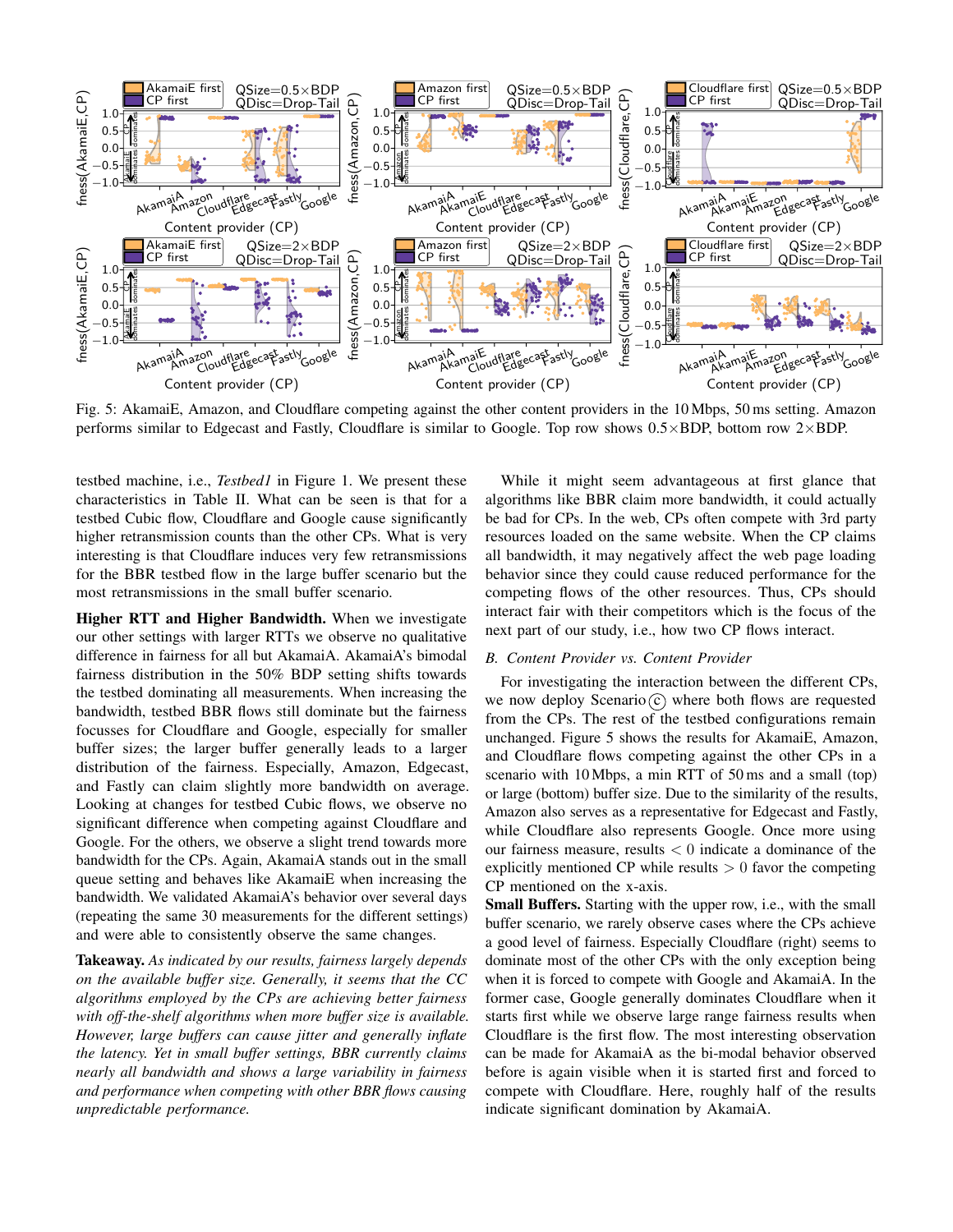

Fig. 6: AkamaiE, Amazon, and Cloudflare competing against the other content providers in the 10 Mbps, 50 ms,  $2 \times BDP$  setting using CoDel (top) and FQ\_CoDel (bottom). Amazon performs similar to Edgecast and Fastly, Cloudlfare is similar to Google.

For the scenarios where we focus on AkamaiE (left) and Amazon (middle), it is obvious that they are massively dominated by Cloudflare and Google. The same holds when they compete against a first flow originating from AkamaiA, while the behavior is much fairer when the AkamaiA flow is started second. When interacting, Amazon, Edgecast, and Fastly show a rather high degree of fairness. When AkamaiE competes against Edgecast and Fastly, a large range of observed fairness values can be seen, ranging from medium dominance of Edgecast and Fastly to total domination of AkamaiE. The latter, i.e., total domination of AkamaiE, is above all visible when competing against Amazon.

Large Buffers. Things again change when we focus on the bottom row using a larger buffer. Regarding Cloudflare (right), we observe that the strict dominance is less profound than in the small buffer scenario yet still favoring it. When the Cloudflare flow starts first, there is a higher degree of fairness when competing against Amazon, Edgecast, and Fastly, yet they struggle when Cloudflare's flow starts first. However, Cloudflare does not seem to cooperate well with the two Akamai flows or Google, as it dominates them in all these scenarios.

A generally decent amount of fairness can be observed in several scenarios involving Amazon (middle). Especially when competing against Cloudflare, Edgecast, and Google, high fairness levels are achieved. In contrast to that, we can again see very poor fairness for the Akamai flows if they are started first, while we observe a large range of values when they compete against an Amazon flow starting first. When the AkamaiE flow is the first contester (left), it is dominated by the other CPs while it seems to be able to better claim bandwidth when it enters as the second flow.

Takeaway. *As observed earlier, larger buffers seem to enable a better level of fairness even though they are still far from being equal in most cases. This is especially true for* *Cloudflare/Google which dominate most of the other CPs in the small buffer scenario while there are reasonable fairness values for most CPs in the large buffer setting.*

Even though a higher level of fairness can be noted for the large buffer, it comes with the problem of larger queue sizes and hence also with increased delays. Ideally, we would have a scenario with a smaller queue but still the high level of fairness. As AQMs like CoDel are designed to keep the delay (and hence the queue) small, we are interested in whether they can help to achieve the desired combination of small delays and high level of fairness. This is why we investigate the effect of AQMs on the whole situation in the following section.

## *C. Can CoDel Improve Fairness?*

AQMs inherently change the behavior of a queue which is why they have a significant impact on the overall performance. Generally, they have two possible forms of feedback to which flows might respond: i) dropping packets and ii) using ECN. In our work, we only consider the first case of feedback, i.e., packet drops because it requires no end-to-end support. For this, we repeat the experiments from before but activate CoDel and its flow-queuing variant FQ\_CoDel on the intermediate bottleneck machine. In the following, we further concentrate on the case with a queue size of  $2 \times BDP$  because CoDel's effect on small queues is likely to be diminishing. Hence, Figure 6 only shows the results for a queue size of  $2\times BDP$  in the otherwise unchanged scenarios previously used in Figure 5, i.e., for 10 Mbps and a min RTT of 50 ms. We again choose AkamaiE, Amazon, and Cloudflare as the showcase CPs.

CoDel. The main observation that can be made is that CoDel (top) seems to achieve a very high level of fairness when Amazon competes with Edgecast and Fastly and when Cloudflare competes with Google. Apart from that, there are above all very bad fairness values when other CPs are